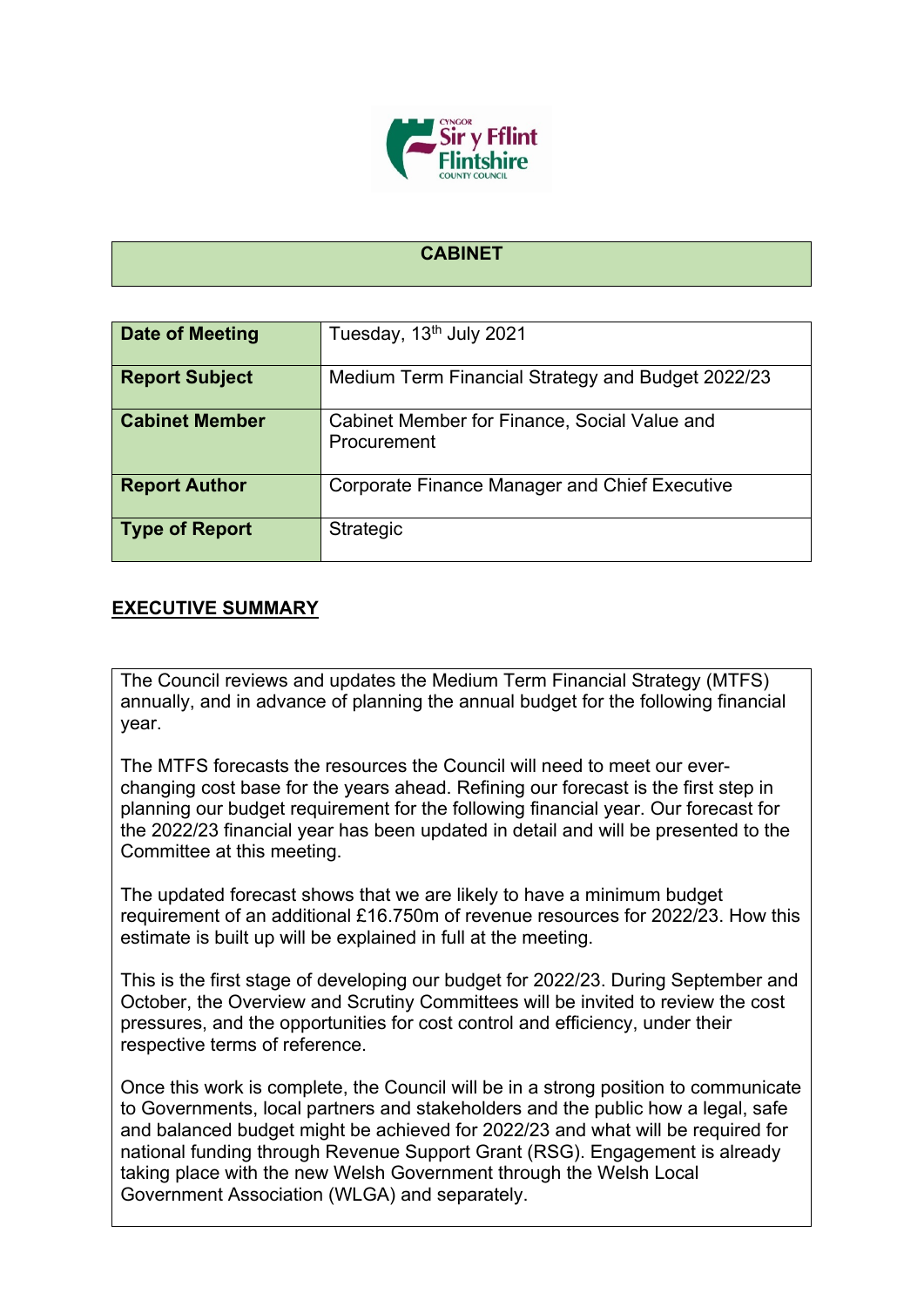Members will be acutely aware that whilst we can always identify some cost savings and efficiencies as part of our annual budget setting process, there are no cost savings of scale remaining following a decade of under-funding of local government.

The Council has rightly stood on the principle that it will not reduce the budget for any service to the point where the service is unsafe or to do so would mean we would fail to meet our quality standards and/or fail to meet our statutory duties.

The Council has also taken a stance that annual rises in Council Tax should not exceed 5%. This figure should be treated as a maximum and not an entitlement to raise local income. Council Tax is at risk of becoming unaffordable for an increasing minority, and this Council believes that the responsibility for full and fair funding for local government needs to sit with Governments and not local taxpayers.

Therefore, the Local Government Settlement for 2022/23 – set and funded by Welsh Government – will need to be sufficient.

|   | <b>RECOMMENDATIONS</b>                                                                                                                  |
|---|-----------------------------------------------------------------------------------------------------------------------------------------|
|   | To receive and note the additional budget requirement and receive<br>feedback from Corporate Resources Overview and Scrutiny Committee. |
| 2 | To refer the cost pressures to the Overview and Scrutiny Committees in<br>September/October for review.                                 |
| 3 | To note the solutions available to meet the cost pressures, and re-set the<br>funding strategy for 2022/23.                             |

## **REPORT DETAILS**

| 1.00 | <b>EXPLAINING THE MEDIUM TERM FINANCIAL STRATEGY FORECAST</b><br>2022/23 AND ANNUAL BUDGET                                                                                                                                                                                                                                                                                                                                                                                                                                                      |
|------|-------------------------------------------------------------------------------------------------------------------------------------------------------------------------------------------------------------------------------------------------------------------------------------------------------------------------------------------------------------------------------------------------------------------------------------------------------------------------------------------------------------------------------------------------|
| 1.01 | The Council reviews and updates the Medium Term Financial Strategy<br>(MTFS) annually, and in advance of planning the annual budget for the<br>following financial year.                                                                                                                                                                                                                                                                                                                                                                        |
| 1.02 | The MTFS forecasts the resources the Council will need to meet our ever-<br>changing cost base for the years ahead. Refining our forecast is the first<br>step in planning our budget requirement for the following financial year. Our<br>forecast for the 2022/23 financial year has been updated in detail and will<br>be presented to the Committee at this meeting. It takes into account<br>economic market factors e.g. commodity price inflation, the national<br>position on public sector pay, the costs of employment functions e.g. |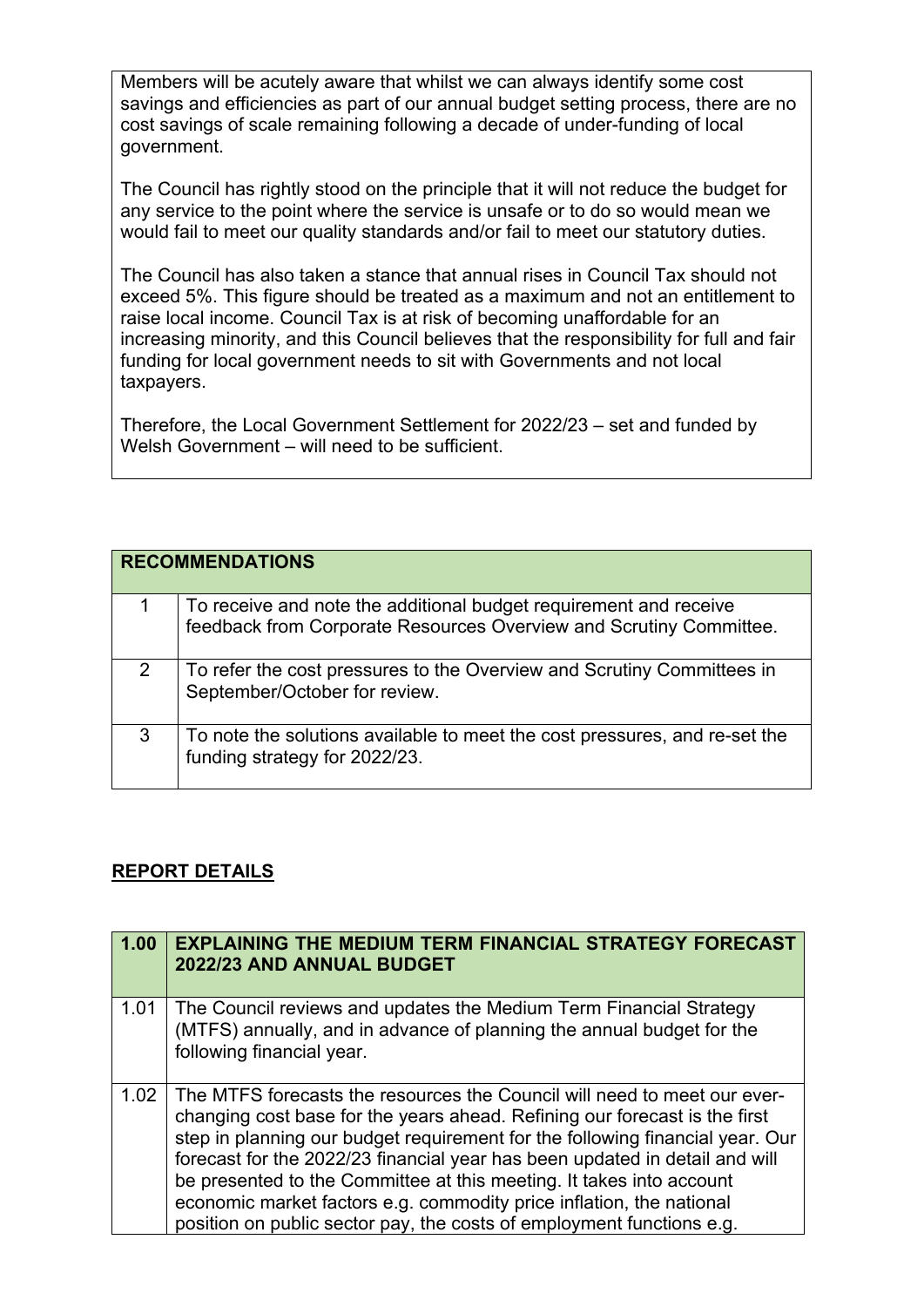|      | pensions, new or changing functions required of local government through<br>legislation e.g. flood prevention, demands on services e.g. adult and<br>children's social services, organisational change e.g. digital, and our policy<br>aspirations e.g. anti-poverty.                                                                                                                                                                                                                                                                                                                                                                                                                                                                                                                                                                        |
|------|----------------------------------------------------------------------------------------------------------------------------------------------------------------------------------------------------------------------------------------------------------------------------------------------------------------------------------------------------------------------------------------------------------------------------------------------------------------------------------------------------------------------------------------------------------------------------------------------------------------------------------------------------------------------------------------------------------------------------------------------------------------------------------------------------------------------------------------------|
| 1.03 | The forecast shows that we are likely to have a minimum budget<br>requirement of an additional £16.750m of revenue resources for 2022/23.<br>The estimate has been built up in great detail and every cost pressure has<br>been reviewed and challenged at a senior level. All cost pressures are<br>supported by an explanatory method statement. The principal cost<br>pressures are for pay awards, and for increasing and changing service<br>demands within the two portfolios of Education and Youth and Social<br>Services. The impact of the disruption caused to services and the loss of<br>income caused by the ongoing pandemic/endemic situation is built into<br>these estimates                                                                                                                                               |
| 1.04 | How this estimate is built up will be explained in full at the meeting. Full<br>details will be presented to the Overview and Scrutiny Committees in<br>September and October for review, challenge and assurance.                                                                                                                                                                                                                                                                                                                                                                                                                                                                                                                                                                                                                           |
| 1.05 | This is the first stage of developing our budget for 2022/23. During<br>September and October the Overview and Scrutiny Committees will be<br>invited to review the costs pressures, and the opportunities for cost control<br>and efficiency under their respective terms of reference. This will give us<br>the opportunity to set a draft budget requirement for 2022/23 in November<br>to coincide with the Autumn Statement of the Chancellor of the Exchequer<br>and the Provisional (draft) Welsh Local Government Settlement of Welsh<br>Government. There is a risk that both of these key announcements might<br>be delayed as national fiscal decision-making is made even more complex<br>by the economic uncertainties caused by the ongoing pandemic/endemic.                                                                  |
| 1.06 | Members will be acutely aware that whilst we can always identify some<br>cost savings and efficiencies as part of our annual budget setting process,<br>there are no cost savings of scale remaining following a decade of under-<br>funding of local government. The Council has rightly stood on the principle<br>that it will not reduce the budget for any service to the point where the<br>service is unsafe or we will fail to meet our quality standards and/or we will<br>fail to meet our statutory duties. The impacts of budget reduction options<br>have been risk-assessed year on year. Any options which Committees<br>would recommend we explore as a contribution to the budget will be risk-<br>assessed using this method. Our target for annual budget efficiencies for<br>2022/23 cannot realistically go above £2.0m. |
| 1.07 | The Council has adopted a comprehensive policy for fees and charges for<br>chargeable services. By applying this policy we have balanced cost<br>recovery of service provision with affordability and fairness for the payer.<br>The annual review of the policy is to be presented to Cabinet later this<br>month. There is no more scope for generating additional income or new<br>income streams for 2022/23 over and above this report.                                                                                                                                                                                                                                                                                                                                                                                                 |
| 1.08 | The Council has also taken a stance that annual rises in Council Tax<br>should not exceed 5%. This figure should be treated as a maximum and<br>not an entitlement to raise local income. Council Tax is at risk of becoming<br>unaffordable for an increasing minority, and the responsibility for full and                                                                                                                                                                                                                                                                                                                                                                                                                                                                                                                                 |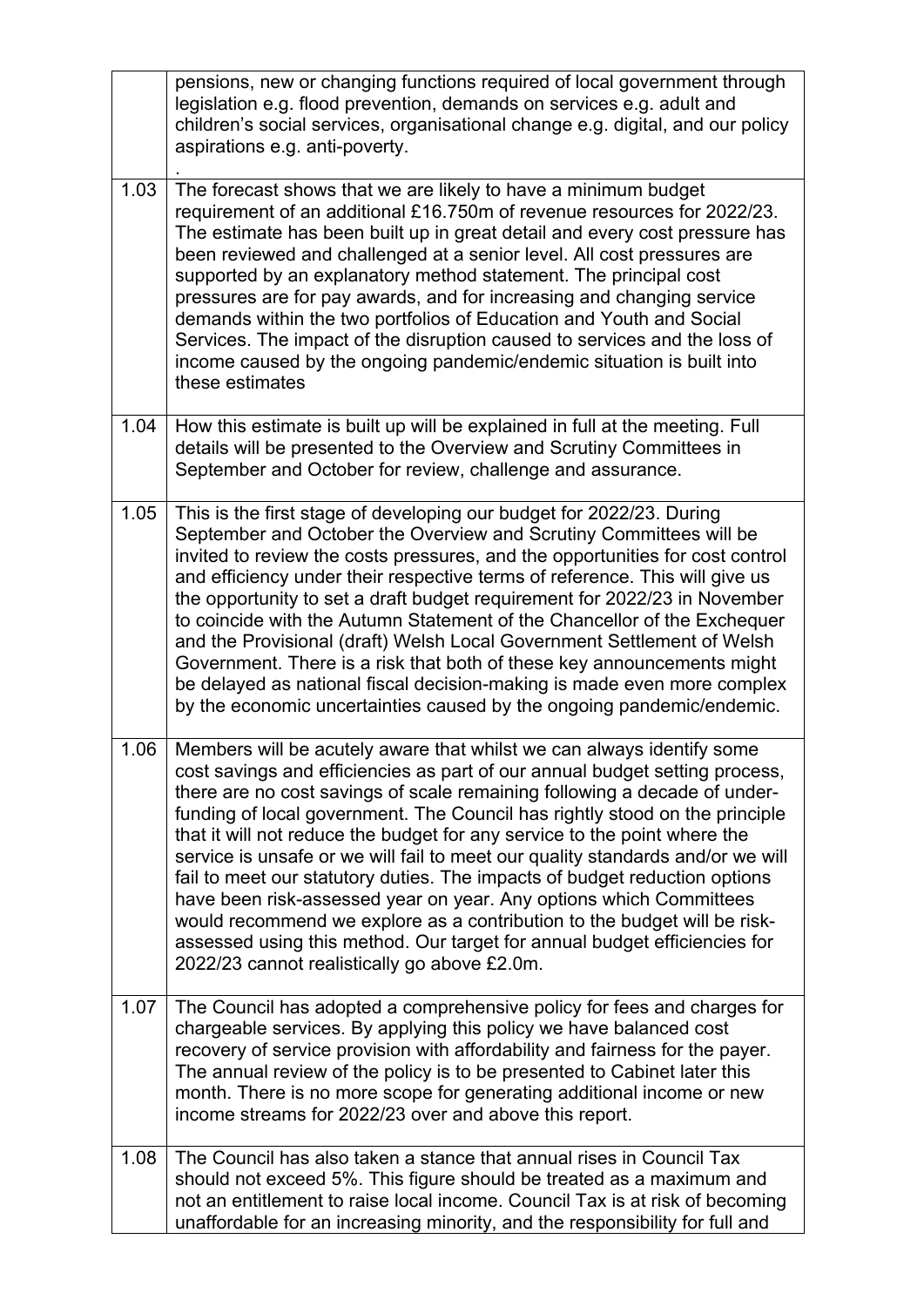|      | fair funding for local government needs to sit with Governments and not<br>local taxpayers.                                                                                                                                                                                                                                                    |
|------|------------------------------------------------------------------------------------------------------------------------------------------------------------------------------------------------------------------------------------------------------------------------------------------------------------------------------------------------|
| 1.09 | Therefore, the Local Government Settlement for 2022/23 – set and funded<br>by Welsh Government – will need to be sufficient. The Settlement for<br>2021/22 gave local authorities in Wales an average uplift of 3.7%. Flintshire<br>was on the average.                                                                                        |
| 1.10 | Taking into account all of the above cost estimates, budget options, and<br>limiting factors an uplift in the Settlement of a minimum 4.5% is likely to be<br>required if the Council is to be able to set a legal, safe and balanced<br>budget for 2022/23. Welsh Government and the WLGA will be put on early<br>notice of this requirement. |

| 2.00 | <b>RESOURCE IMPLICATIONS</b>                                                                                |
|------|-------------------------------------------------------------------------------------------------------------|
| 2.01 | <b>Revenue:</b> the revenue implications for the 2022/23 budget are set out in<br>the report.               |
|      | Capital: the borrowing needs for the capital programme are built into the<br>revenue estimates for 2022/23. |

| 3.00 |               | <b>IMPACT ASSESSMENT AND RISK MANAGEMENT</b>                                                                                                                                                                                                                                                                                                                                                                           |
|------|---------------|------------------------------------------------------------------------------------------------------------------------------------------------------------------------------------------------------------------------------------------------------------------------------------------------------------------------------------------------------------------------------------------------------------------------|
| 3.01 |               | Ways of Working (Sustainable Development) Principles Impact                                                                                                                                                                                                                                                                                                                                                            |
|      | Long-term     | Negative – the absence of longer-term<br>funding settlements from Welsh<br>Government means that sustainable<br>support for service delivery is challenging<br>for the longer term. Sustainable funding<br>from Welsh Government that provides<br>additional funding for Indexation, Service<br>demands and new legislation will provide a<br>positive and sustainable position for the<br>Council in the longer term. |
|      | Prevention    | As above                                                                                                                                                                                                                                                                                                                                                                                                               |
|      | Integration   | <b>Neutral Impact</b>                                                                                                                                                                                                                                                                                                                                                                                                  |
|      | Collaboration | Services continue to explore opportunities<br>for collaboration with other services and<br>external partners to support positive<br>impacts.                                                                                                                                                                                                                                                                           |
|      | Involvement   | Communication with Members, residents<br>and other stakeholders throughout the<br>budget process.                                                                                                                                                                                                                                                                                                                      |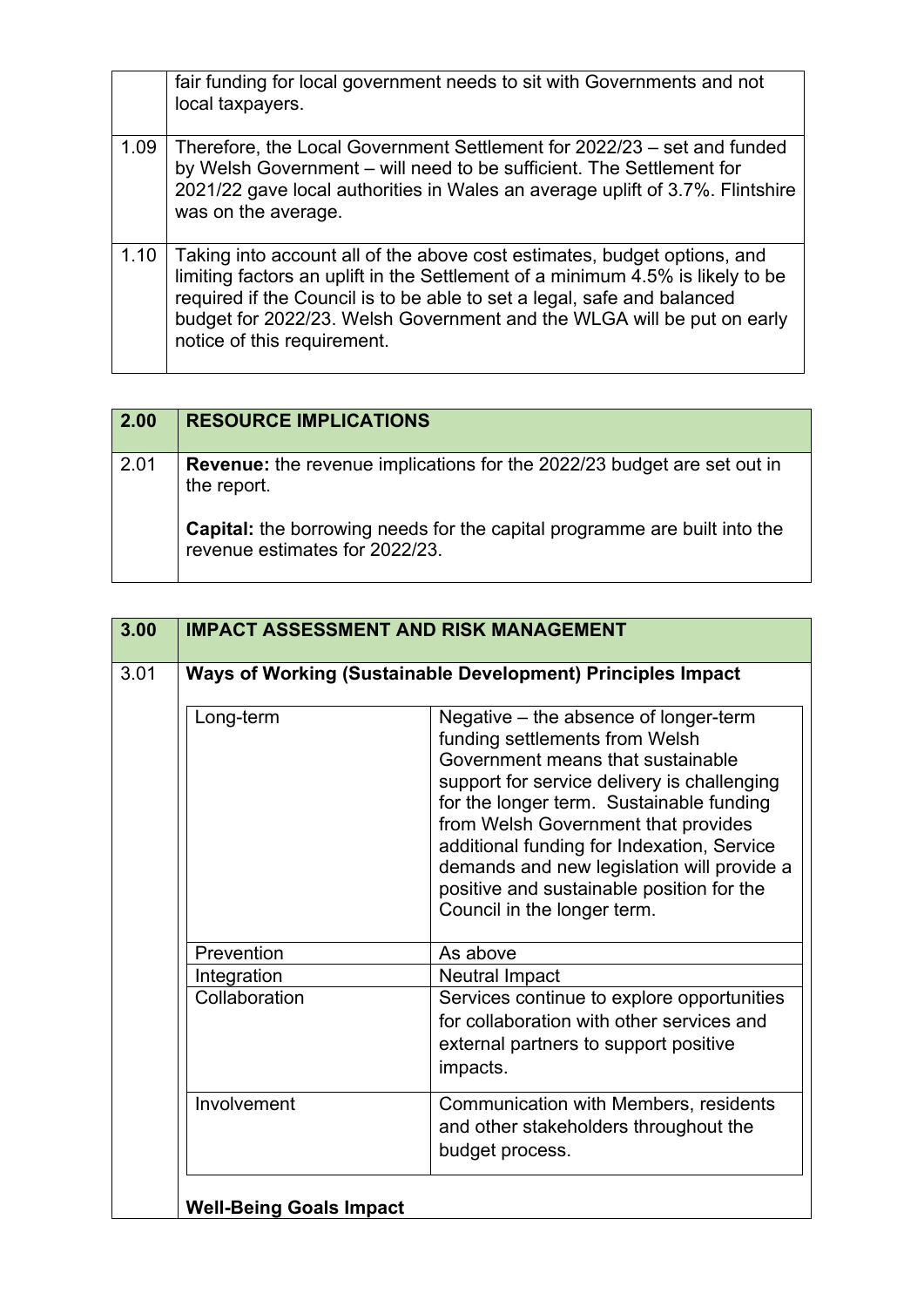| Prosperous Wales           | Longer term funding settlements from<br>Welsh Government that provide additional<br>funding for indexation, service demands<br>and new legislation will aid sustainability<br>and support a strong economy that<br>encourage business investment in the<br>region. The opposite will be true if<br>settlements are inadequate. |
|----------------------------|--------------------------------------------------------------------------------------------------------------------------------------------------------------------------------------------------------------------------------------------------------------------------------------------------------------------------------|
| <b>Resilient Wales</b>     | Continuation of services to support<br>communities and social cohesion will have<br>a positive impact. The opposite will be true<br>if settlements are inadequate.                                                                                                                                                             |
| <b>Healthier Wales</b>     | An appropriate level of funding will ensure<br>that communities are supported and will<br>have a positive impact. The opposite will<br>be true if settlements are inadequate.                                                                                                                                                  |
| More equal Wales           | A positive impact with greater parity of<br>funding from Welsh Government for all<br>Welsh Local Authorities. The opposite will<br>be true if settlements are inadequate.                                                                                                                                                      |
| <b>Cohesive Wales</b>      | Appropriate level of funding will support<br>services working alongside partners. The<br>opposite will be true if settlements are<br>inadequate.                                                                                                                                                                               |
| <b>Vibrant Wales</b>       | As Healthier and Cohesive Wales above                                                                                                                                                                                                                                                                                          |
| Globally responsible Wales | Neutral impact.                                                                                                                                                                                                                                                                                                                |

| 4.00 | <b>CONSULTATIONS REQUIRED/CARRIED OUT</b>                                                                                                                                                                                                                             |
|------|-----------------------------------------------------------------------------------------------------------------------------------------------------------------------------------------------------------------------------------------------------------------------|
| 4.01 | Consultation has taken place with Portfolio Management Teams and the<br>Chief Officer Team, the Finance Team, Cabinet Members, Group Leaders<br>and Members. The next steps for the engagement of the Overview and<br>Scrutiny Committees are set out in this report. |

| 5.00 | <b>APPENDICES</b> |
|------|-------------------|
| 5.01 | None.             |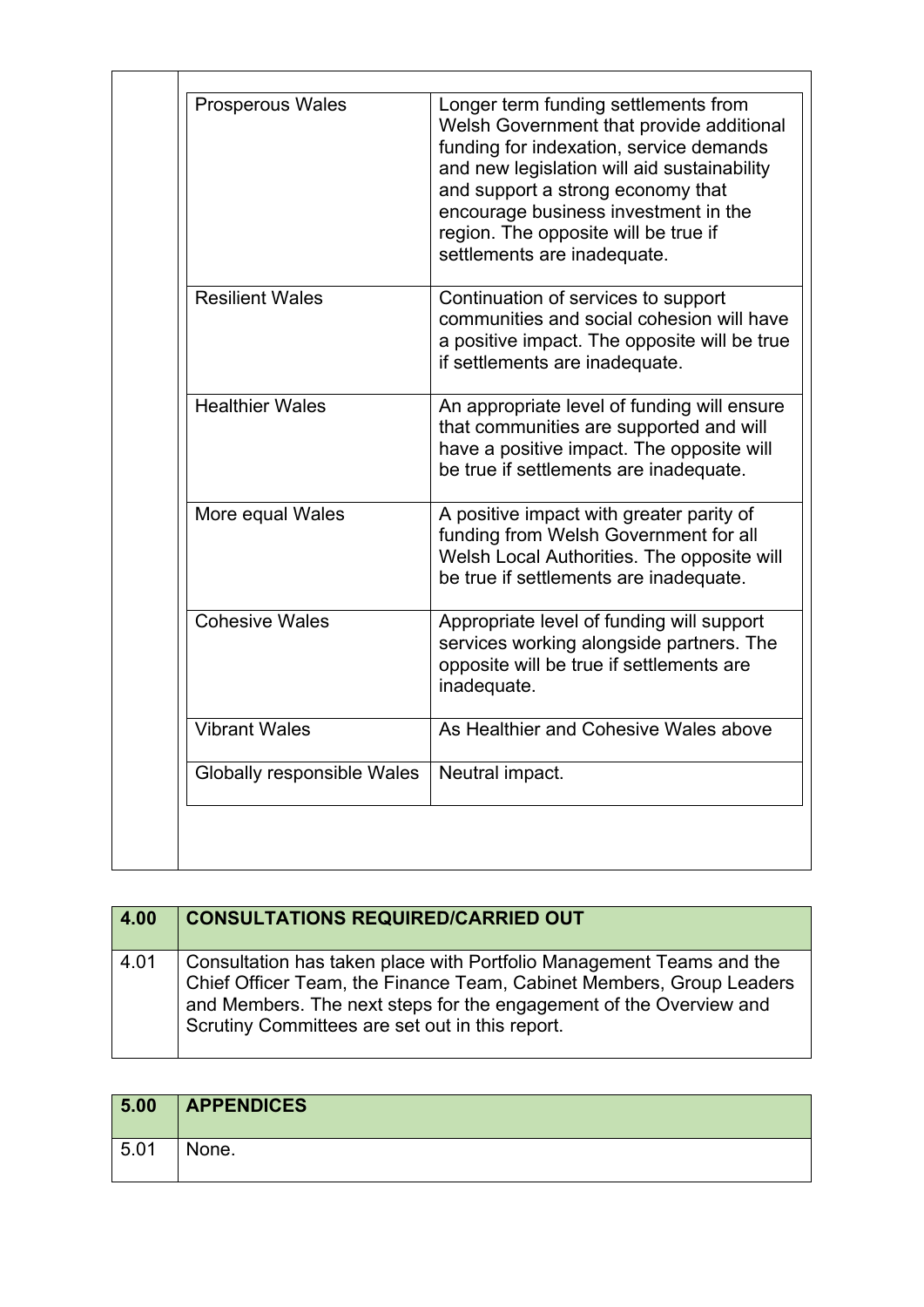| 6.00 | LIST OF ACCESSIBLE BACKGROUND DOCUMENTS |
|------|-----------------------------------------|
| 6.01 | None.                                   |

| 7.00 | <b>CONTACT OFFICER DETAILS</b>                                                                                                               |
|------|----------------------------------------------------------------------------------------------------------------------------------------------|
| 7.01 | <b>Contact Officer: Gary Ferguson Corporate Finance Manager</b><br>Telephone: 01352 702271<br><b>E-mail:</b> gary.ferguson@flintshire.gov.uk |

| 8.00 | <b>GLOSSARY OF TERMS</b>                                                                                                                                                                                                                                                                                                                                                              |
|------|---------------------------------------------------------------------------------------------------------------------------------------------------------------------------------------------------------------------------------------------------------------------------------------------------------------------------------------------------------------------------------------|
| 8.01 | Medium Term Financial Strategy (MTFS): a written strategy which gives<br>a forecast of the financial resources which will be available to a Council for<br>a given period, and sets out plans for how best to deploy those resources<br>to meet its priorities, duties and obligations.                                                                                               |
|      | Revenue: a term used to describe the day to day costs of running Council<br>services and income deriving from those services. It also includes charges<br>for the repayment of debt, including interest, and may include direct<br>financing of capital expenditure.                                                                                                                  |
|      | <b>Capital:</b> Expenditure on the acquisition of <b>non-current assets</b> or<br>expenditure which extends the useful life of an existing asset.                                                                                                                                                                                                                                     |
|      | <b>Budget:</b> a statement expressing the Council's policies and service levels<br>in financial terms for a particular financial year. In its broadest sense it<br>includes both the revenue budget and capital programme and any<br>authorised amendments to them.                                                                                                                   |
|      | <b>Revenue Support Grant:</b> the annual amount of money the Council<br>receives from Welsh Government to fund what it does alongside the<br>Council Tax and other income the Council raises locally. Councils can<br>decide how to use this grant across services although their freedom to<br>allocate according to local choice can be limited by guidelines set by<br>Government. |
|      | <b>Specific Grants:</b> An award of funding from a grant provider (e.g. Welsh<br>Government) which must be used for a pre-defined purpose.                                                                                                                                                                                                                                            |
|      | Welsh Local Government Association: the representative body for<br>unitary councils, fire and rescue authorities and national parks authorities<br>in Wales.                                                                                                                                                                                                                          |
|      | <b>Financial Year:</b> the period of 12 months commencing on 1 April.                                                                                                                                                                                                                                                                                                                 |
|      | <b>Local Government Funding Formula:</b> The system through which the<br>annual funding needs of each council is assessed at a national level and<br>under which each council's Aggregate External Finance (AEF) is set. The<br>revenue support grant is distributed according to that formula.                                                                                       |